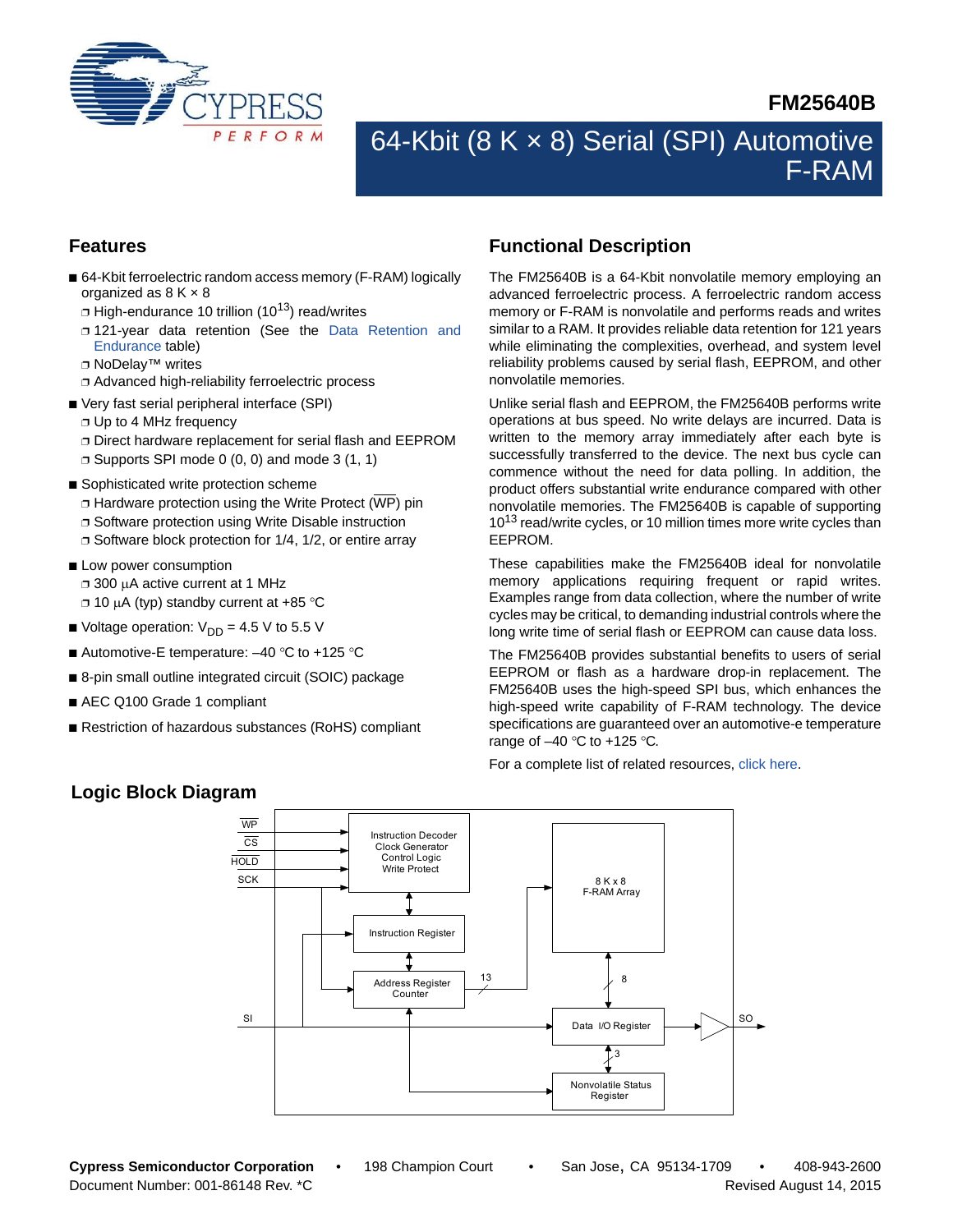

# **Contents**

| Serial Peripheral Interface - SPI Bus  4 |  |
|------------------------------------------|--|
|                                          |  |
|                                          |  |
|                                          |  |
|                                          |  |
|                                          |  |
|                                          |  |
| Status Register and Write Protection  6  |  |
|                                          |  |
|                                          |  |
|                                          |  |
|                                          |  |
|                                          |  |
|                                          |  |
|                                          |  |
|                                          |  |
|                                          |  |
|                                          |  |

| <b>Example of an F-RAM Life Time</b>      |  |
|-------------------------------------------|--|
| in an AEC-Q100 Automotive Application  12 |  |
|                                           |  |
|                                           |  |
|                                           |  |
|                                           |  |
|                                           |  |
|                                           |  |
|                                           |  |
|                                           |  |
|                                           |  |
|                                           |  |
|                                           |  |
|                                           |  |
|                                           |  |
| Worldwide Sales and Design Support  20    |  |
|                                           |  |
|                                           |  |
|                                           |  |
|                                           |  |
|                                           |  |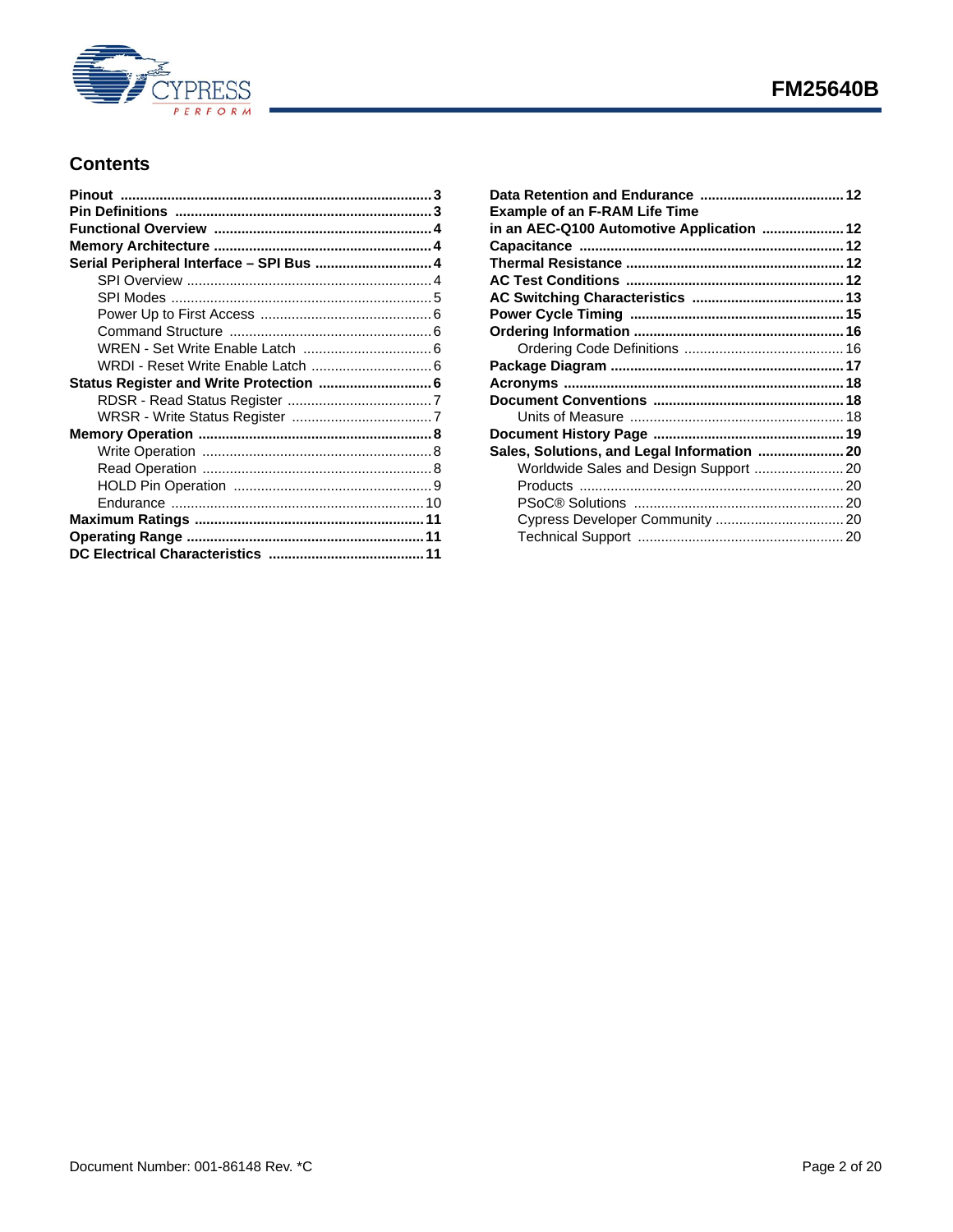

# <span id="page-2-0"></span>**Pinout**

### **Figure 1. 8-pin SOIC pinout**



# <span id="page-2-1"></span>**Pin Definitions**

| <b>Pin Name</b>   | I/O Type | <b>Description</b>                                                                                                                                                                                                                                                                                                                                                                                                                                                                         |  |  |
|-------------------|----------|--------------------------------------------------------------------------------------------------------------------------------------------------------------------------------------------------------------------------------------------------------------------------------------------------------------------------------------------------------------------------------------------------------------------------------------------------------------------------------------------|--|--|
| <b>CS</b>         | Input    | Chip Select. This active LOW input activates the device. When HIGH, the device enters low-power<br>standby mode, ignores other inputs, and tristates the output. When LOW, the device internally<br>activates the SCK signal. A falling edge on CS must occur before every opcode.                                                                                                                                                                                                         |  |  |
| <b>SCK</b>        | Input    | Serial Clock. All I/O activity is synchronized to the serial clock. Inputs are latched on the rising edge<br>and outputs occur on the falling edge. Because the device is synchronous, the clock frequency may<br>be any value between 0 and 4 MHz and may be interrupted at any time.                                                                                                                                                                                                     |  |  |
| $SI^{[1]}$        | Input    | Serial Input. All data is input to the device on this pin. The pin is sampled on the rising edge of SCK<br>and is ignored at other times. It should always be driven to a valid logic level to meet IDD specifications.                                                                                                                                                                                                                                                                    |  |  |
| SO <sup>[1]</sup> | Output   | <b>Serial Output.</b> This is the data output pin. It is driven during a read and remains tristated at all other<br>times including when HOLD is LOW. Data transitions are driven on the falling edge of the serial clock.                                                                                                                                                                                                                                                                 |  |  |
| <b>WP</b>         | Input    | Write Protect. This active LOW pin prevents write operation to the Status Register when WPEN is<br>set to '1'. This is critical because other write protection features are controlled through the Status<br>Register. A complete explanation of write protection is provided in Status Register and Write Protection<br>on page 7. This pin must be tied to $V_{DD}$ if not used. Note that the function of WP is different from the<br>FM25040 where it prevents all writes to the part. |  |  |
| <b>HOLD</b>       | Input    | <b>HOLD Pin.</b> The HOLD pin is used when the host CPU must interrupt a memory operation for another<br>task. When HOLD is LOW, the current operation is suspended. The device ignores any transition on<br>SCK or CS. All transitions on HOLD must occur while SCK is LOW. This pin must be tied to $V_{DD}$ if not<br>used.                                                                                                                                                             |  |  |
| $V_{SS}$          |          | Power supply Ground for the device. Must be connected to the ground of the system.                                                                                                                                                                                                                                                                                                                                                                                                         |  |  |
| $V_{DD}$          |          | Power supply   Power supply input to the device.                                                                                                                                                                                                                                                                                                                                                                                                                                           |  |  |

<span id="page-2-2"></span><sup>1.</sup> SI may be connected to SO for a single pin data interface.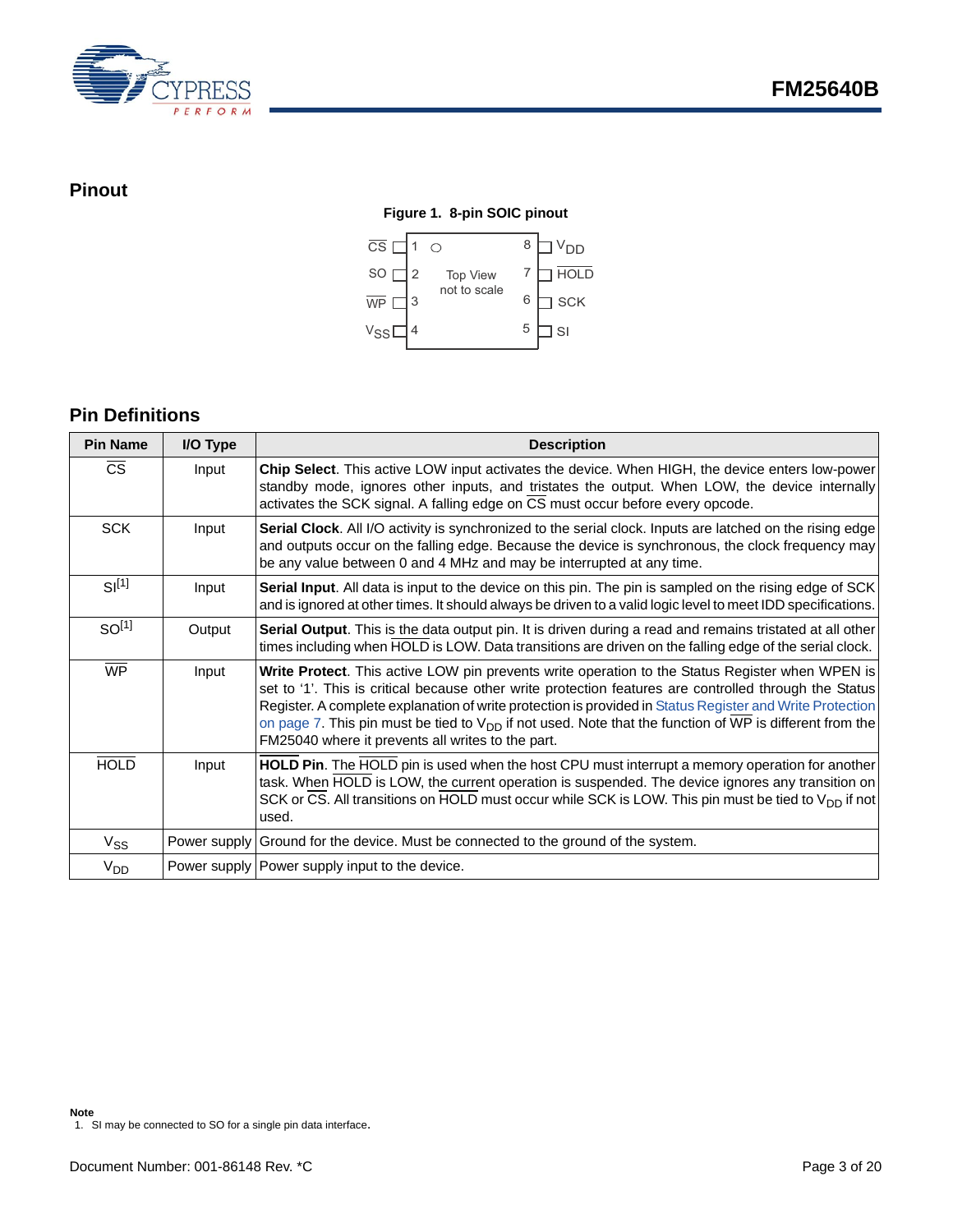

# <span id="page-3-0"></span>**Functional Overview**

The FM25640B is a serial F-RAM memory. The memory array is logically organized as  $8,192 \times 8$  bits and is accessed using an industry standard serial peripheral interface (SPI) bus. The functional operation of the F-RAM is similar to serial flash and serial EEPROMs. The major difference between the FM25640B and a serial flash or EEPROM with the same pinout is the F-RAM's superior write performance, high endurance, and low power consumption.

# <span id="page-3-1"></span>**Memory Architecture**

When accessing the FM25640B, the user addresses 8K locations of eight data bits each. These eight data bits are shifted in or out serially. The addresses are accessed using the SPI protocol, which includes a chip select (to permit multiple devices on the bus), an opcode, and a two-byte address. The upper 3 bits of the address range are 'don't care' values. The complete address of 13 bits specifies each byte address uniquely.

Most functions of the FM25640B are either controlled by the SPI interface or handled by on-board circuitry. The access time for the memory operation is essentially zero, beyond the time needed for the serial protocol. That is, the memory is read or written at the speed of the SPI bus. Unlike a serial flash or EEPROM, it is not necessary to poll the device for a ready condition because writes occur at bus speed. By the time a new bus transaction can be shifted into the device, a write operation is complete. This is explained in more detail in the interface section.

**Note** The FM25640B contains no power management circuits other than a simple internal power-on reset circuit. It is the user's responsibility to ensure that  $V_{DD}$  is within datasheet tolerances to prevent incorrect operation. It is recommended that the part is not powered down with chip enable active.

# <span id="page-3-2"></span>**Serial Peripheral Interface – SPI Bus**

The FM25640B is a SPI slave device and operates at speeds up to 4 MHz. This high-speed serial bus provides high-performance serial communication to a SPI master. Many common microcontrollers have hardware SPI ports allowing a direct interface. It is quite simple to emulate the port using ordinary port pins for microcontrollers that do not. The FM25640B operates in SPI Mode 0 and 3.

### <span id="page-3-3"></span>**SPI Overview**

The SPI is a four-pin interface with Chip Select  $(\overline{CS})$ , Serial Input (SI), Serial Output (SO), and Serial Clock (SCK) pins.

The SPI is a synchronous serial interface, which uses clock and data pins for memory access and supports multiple devices on the data bus. A device on the SPI bus is activated using the CS pin.

The relationship between chip select, clock, and data is dictated by the SPI mode. This device supports SPI modes 0 and 3. In both of these modes, data is clocked into the F-RAM on the rising The SPI protocol is controlled by opcodes. These opcodes specify the commands from the bus master to the slave device. After CS is activated, the first byte transferred from the bus master is the opcode. Following the opcode, any addresses and data are then transferred. The CS must go inactive after an operation is complete and before a new opcode can be issued. The commonly used terms in the SPI protocol are as follows:

### *SPI Master*

The SPI master device controls the operations on a SPI bus. An SPI bus may have only one master with one or more slave devices. All the slaves share the same SPI bus lines and the master may select any of the slave devices using the CS pin. All of the operations must be initiated by the master activating a slave device by pulling the CS pin of the slave LOW. The master also generates the SCK and all the data transmission on SI and SO lines are synchronized with this clock.

### *SPI Slave*

The SPI slave device is activated by the master through the Chip Select line. A slave device gets the SCK as an input from the SPI master and all the communication is synchronized with this clock. An SPI slave never initiates a communication on the SPI bus and acts only on the instruction from the master.

The FM25640B operates as an SPI slave and may share the SPI bus with other SPI slave devices.

### *Chip Select (CS)*

To select any slave device, the master needs to pull down the corresponding CS pin. Any instruction can be issued to a slave device only while the  $\overline{CS}$  pin is LOW. When the device is not selected, data through the SI pin is ignored and the serial output pin (SO) remains in a high-impedance state.

**Note** A new instruction must begin with the falling edge of CS. Therefore, only one opcode can be issued for each active Chip Select cycle.

### *Serial Clock (SCK)*

The Serial Clock is generated by the SPI master and the communication is synchronized with this clock after CS goes LOW.

The FM25640B enables SPI modes 0 and 3 for data communication. In both of these modes, the inputs are latched by the slave device on the rising edge of SCK and outputs are issued on the falling edge. Therefore, the first rising edge of SCK signifies the arrival of the first bit (MSB) of a SPI instruction on the SI pin. Further, all data inputs and outputs are synchronized with SCK.

### *Data Transmission (SI/SO)*

The SPI data bus consists of two lines, SI and SO, for serial data communication. SI is also referred to as Master Out Slave In (MOSI) and SO is referred to as Master In Slave Out (MISO). The master issues instructions to the slave through the SI pin, while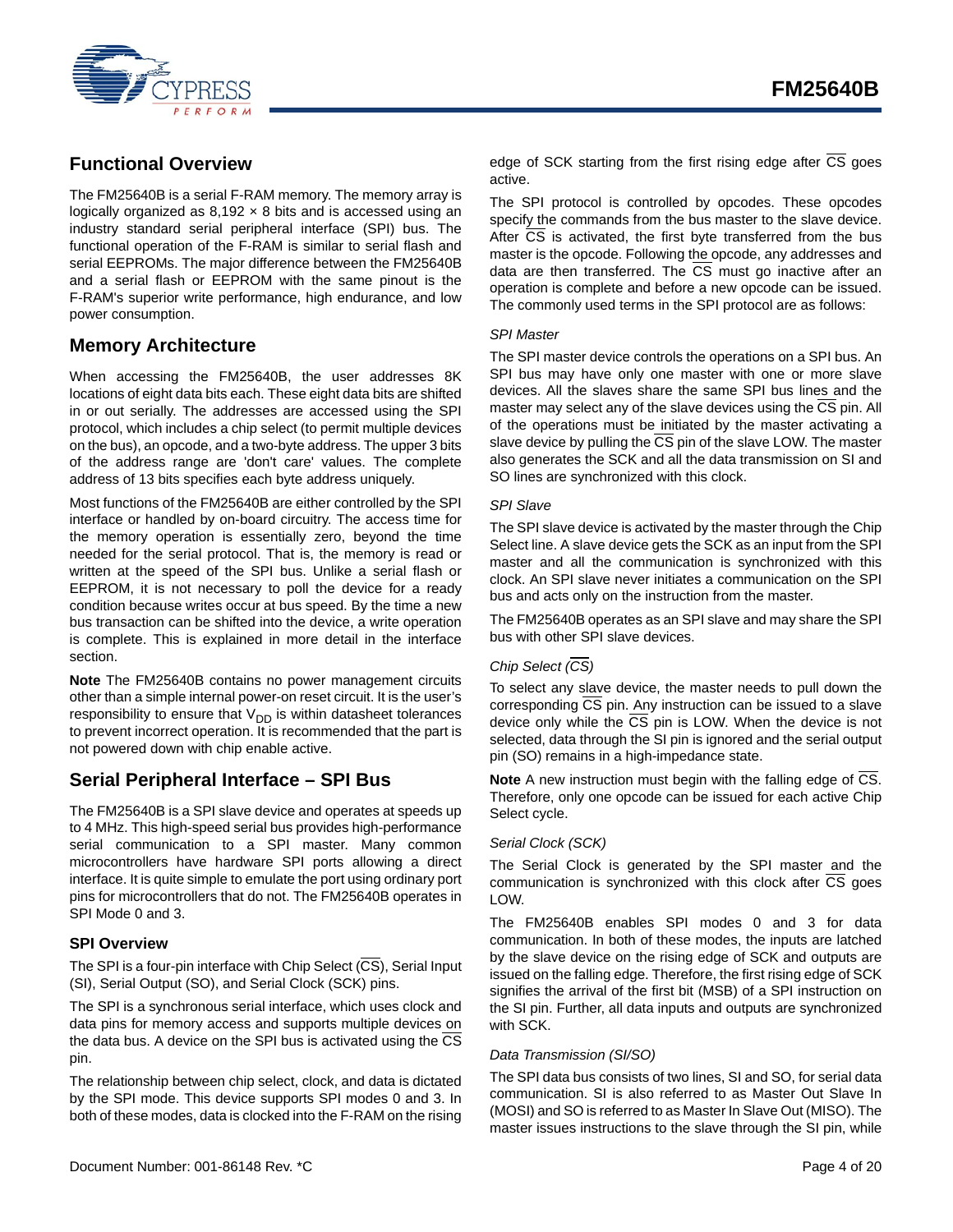

the slave responds through the SO pin. Multiple slave devices may share the SI and SO lines as described earlier.

The FM25640B has two separate pins for SI and SO, which can be connected with the master as shown in [Figure 2.](#page-4-1)

For a microcontroller that has no dedicated SPI bus, a general-purpose port may be used. To reduce hardware resources on the controller, it is possible to connect the two data pins (SI, SO) together and tie off (HIGH) the HOLD and WP pins. [Figure 3](#page-4-2) shows such a configuration, which uses only three pins.

#### *Most Significant Bit (MSB)*

The SPI protocol requires that the first bit to be transmitted is the Most Significant Bit (MSB). This is valid for both address and data transmission.

<span id="page-4-1"></span>The 64-Kbit serial F-RAM requires a 2-byte address for any read or write operation. Because the address is only 13 bits, the first three bits which are fed in are ignored by the device. Although

these three bits are 'don't care', Cypress recommends that these bits be set to 0s to enable seamless transition to higher memory densities.

#### *Serial Opcode*

After the slave device is selected with  $\overline{CS}$  going LOW, the first byte received is treated as the opcode for the intended operation. FM25640B uses the standard opcodes for memory accesses.

#### *Invalid Opcode*

If an invalid opcode is received, the opcode is ignored and the device ignores any additional serial data on the SI pin until the next falling edge of  $\overline{CS}$ , and the SO pin remains tristated.

#### *Status Register*

FM25640B has an 8-bit Status Register. The bits in the Status Register are used to configure the device. These bits are described in [Table 3 on page 7.](#page-6-3)

#### **Figure 2. System Configuration with SPI port**



**Figure 3. System Configuration without SPI port**

<span id="page-4-2"></span>

### <span id="page-4-0"></span>**SPI Modes**

FM25640B may be driven by a microcontroller with its SPI peripheral running in either of the following two modes:

 $\blacksquare$  SPI Mode 0 (CPOL = 0, CPHA = 0)

 $\blacksquare$  SPI Mode 3 (CPOL = 1, CPHA = 1)

For both these modes, the input data is latched in on the rising edge of SCK starting from the first rising edge after  $\overline{\text{CS}}$  goes active. If the clock starts from a HIGH state (in mode 3), the first rising edge after the clock toggles is considered. The output data is available on the falling edge of SCK.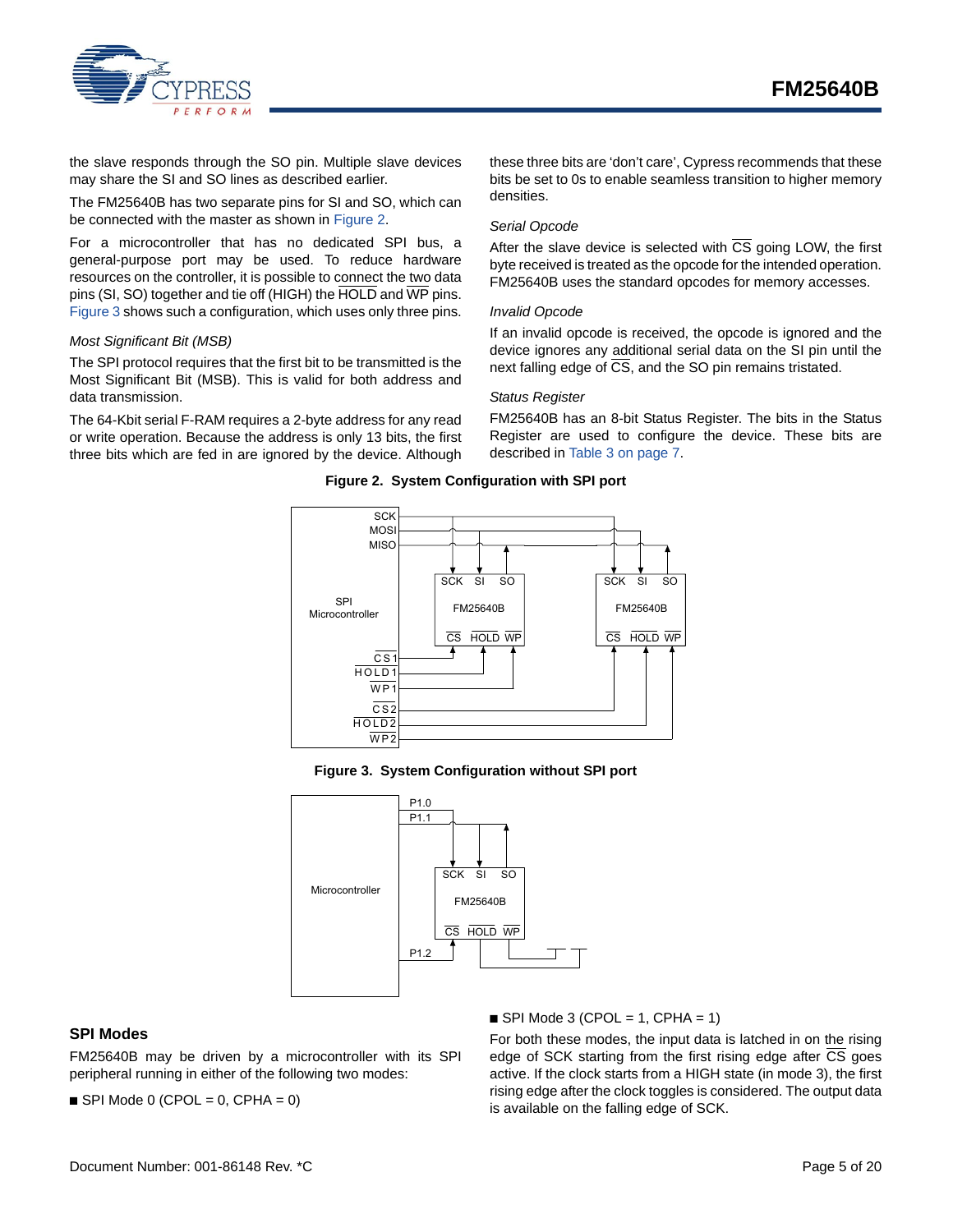

The two SPI modes are shown in [Figure 4 on page 6](#page-5-4) and [Figure](#page-5-5) [5 on page 6](#page-5-5). The status of the clock when the bus master is not transferring data is:

- SCK remains at 0 for Mode 0
- SCK remains at 1 for Mode 3

The device detects the SPI mode from the status of the SCK pin when the device is selected by bringing the CS pin LOW. If the SCK pin is LOW when the device is selected, SPI Mode 0 is assumed and if the SCK pin is HIGH, it works in SPI Mode 3.

#### <span id="page-5-4"></span>**Figure 4. SPI Mode 0**



#### <span id="page-5-5"></span>**Figure 5. SPI Mode 3**



#### <span id="page-5-0"></span>**Power Up to First Access**

The FM25640B is not accessible for a t<sub>PU</sub> time after power up. Users must comply with the timing parameter  $t_{PI}$ , which is the minimum time from  $V_{DD}$  (min) to the first CS LOW.

### <span id="page-5-1"></span>**Command Structure**

There are six commands, called opcodes, that can be issued by the bus master to the FM25640B. They are listed in Table 1. These opcodes control the functions performed by the memory.

#### **Table 1. Opcode commands**

| <b>Name</b>  | <b>Description</b>           | Opcode     |
|--------------|------------------------------|------------|
| <b>WREN</b>  | Set write enable latch       | 0000 0110b |
| <b>WRDI</b>  | Write disable                | 0000 0100b |
| <b>RDSR</b>  | <b>Read Status Register</b>  | 0000 0101b |
| <b>WRSR</b>  | <b>Write Status Register</b> | 0000 0001b |
| <b>READ</b>  | Read memory data             | 0000 0011b |
| <b>WRITE</b> | Write memory data            | 0000 0010b |

### <span id="page-5-2"></span>**WREN - Set Write Enable Latch**

The FM25640B will power up with writes disabled. The WREN command must be issued before any write operation. Sending the WREN opcode allows the user to issue subsequent opcodes for write operations. These include writing the Status Register (WRSR) and writing the memory (WRITE).

Sending the WREN opcode causes the internal Write Enable Latch to be set. A flag bit in the Status Register, called WEL, indicates the state of the latch. WEL = '1' indicates that writes are permitted. Attempting to write the WEL bit in the Status Register has no effect on the state of this bit – only the WREN opcode can set this bit. The WEL bit will be automatically cleared on the rising edge of CS following a WRDI, a WRSR, or a WRITE operation. This prevents further writes to the Status Register or the F-RAM array without another WREN command. [Figure 6](#page-5-6) illustrates the WREN command bus configuration.

#### <span id="page-5-6"></span>**Figure 6. WREN Bus Configuration**



#### <span id="page-5-3"></span>**WRDI - Reset Write Enable Latch**

The WRDI command disables all write activity by clearing the Write Enable Latch. The user can verify that writes are disabled by reading the WEL bit in the Status Register and verifying that WEL is equal to '0'. [Figure 7](#page-5-7) illustrates the WRDI command bus configuration.

#### <span id="page-5-7"></span>**Figure 7. WRDI Bus Configuration**

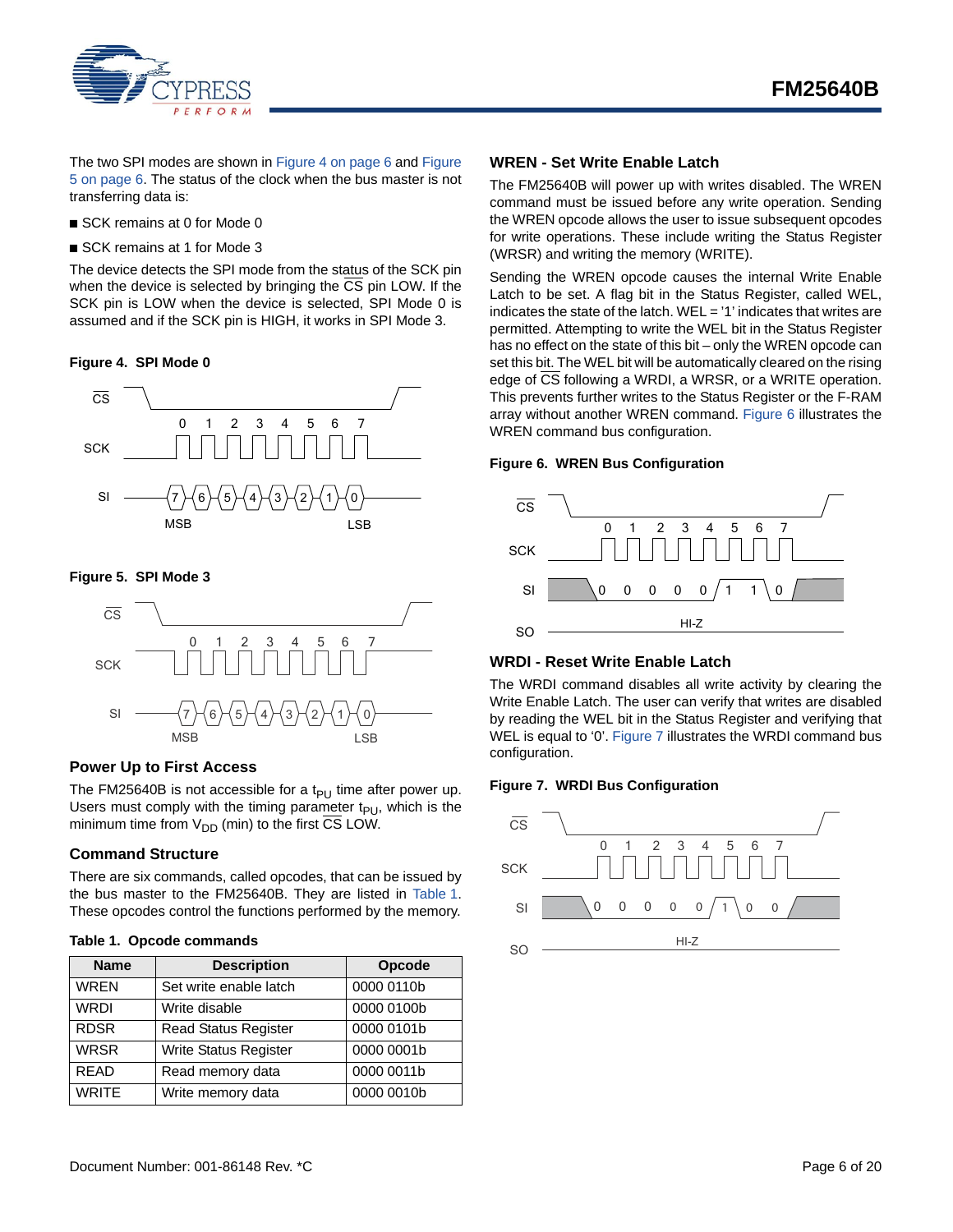

### <span id="page-6-0"></span>**Status Register and Write Protection**

The write protection features of the FM25640B are multi-tiered and are enabled through the status register. The Status Register

#### **Table 2. Status Register**

| Bit 7   | Bit 6 | Bit 5     | Bit 4 | Bit 3      | Bit 2   | Bit 1             | Bit 0 |
|---------|-------|-----------|-------|------------|---------|-------------------|-------|
| WPEN(0) | X(0)  | $\chi(0)$ | X(0)  | (0)<br>BP1 | BP0 (0) | <b>WEL</b><br>(0) | X(0)  |

### <span id="page-6-3"></span>**Table 3. Status Register Bit Definition**

| <b>Bit</b>     | <b>Definition</b>         | <b>Description</b>                                                                                                                                                       |
|----------------|---------------------------|--------------------------------------------------------------------------------------------------------------------------------------------------------------------------|
| Bit 0          | Don't care                | This bit is non-writable and always returns '0' upon read.                                                                                                               |
| Bit 1 (WEL)    | <b>Write Enable Latch</b> | WEL indicates if the device is write enabled. This bit defaults to '0' (disabled) on power-up.<br>$WEL = '1' --$ Write enabled<br>$WEL = '0' \rightarrow Write$ disabled |
| Bit 2 (BP0)    | Block Protect bit '0'     | Used for block protection. For details, see Table 4 on page 7.                                                                                                           |
| Bit 3 (BP1)    | Block Protect bit '1'     | Used for block protection. For details, see Table 4 on page 7.                                                                                                           |
| <b>Bit 4-6</b> | Don't care                | These bits are non-writable and always return '0' upon read.                                                                                                             |
| Bit 7 (WPEN)   |                           | Write Protect Enable bit Used to enable the function of Write Protect Pin (WP). For details, see Table 5 on page 7.                                                      |

Bits 0 and 4-6 are fixed at '0'; none of these bits can be modified. Note that bit 0 ("Ready or Write in progress" bit in serial flash and EEPROM) is unnecessary, as the F-RAM writes in real-time and is never busy, so it reads out as a '0'. The BP1 and BP0 control the software write-protection features and are nonvolatile bits. The WEL flag indicates the state of the Write Enable Latch. Attempting to directly write the WEL bit in the Status Register has no effect on its state. This bit is internally set and cleared via the WREN and WRDI commands, respectively.

BP1 and BP0 are memory block write protection bits. They specify portions of memory that are write-protected as shown in Table 4.

#### <span id="page-6-4"></span>**Table 4. Block Memory Write Protection**

| BP <sub>1</sub> | B <sub>P0</sub> | <b>Protected Address Range</b> |  |
|-----------------|-----------------|--------------------------------|--|
|                 |                 | None                           |  |
|                 |                 | 1800h to 1FFFh (upper 1/4)     |  |
|                 |                 | 1000h to 1FFFh (upper 1/2)     |  |
|                 |                 | 0000h to 1FFFh (all)           |  |

The BP1 and BP0 bits and the Write Enable Latch are the only mechanisms that protect the memory from writes. The remaining write protection features protect inadvertent changes to the block protect bits.

The write protect enable bit (WPEN) in the Status Register controls the effect of the hardware write protect  $(\overline{WP})$  pin. When the WPEN bit is set to '0', the status of the  $\overline{\text{WP}}$  pin is ignored. When the WPEN bit is set to '1', a LOW on the WP pin inhibits a write to the Status Register. Thus the Status Register is write-protected only when WPEN = '1' and  $\overline{WP}$  = '0'.

is organized as follows. (The default value shipped from the

factory for bits in the Status Register is '0'.)

[Table 5](#page-6-5) summarizes the write protection conditions.

#### <span id="page-6-5"></span>**Table 5. Write Protection**

| <b>WEL</b> | <b>WPEN</b> | <b>WP</b> | <b>Blocks</b> | <b>Protected   Unprotected</b><br><b>Blocks</b> | <b>Status</b><br><b>Register</b> |
|------------|-------------|-----------|---------------|-------------------------------------------------|----------------------------------|
| 0          | x           | X.        | Protected     | Protected                                       | Protected                        |
|            | 0           | X         | Protected     | Unprotected                                     | Unprotected                      |
|            |             | 0         | Protected     | Unprotected                                     | Protected                        |
|            |             |           | Protected     | Unprotected                                     | Unprotected                      |

### <span id="page-6-1"></span>**RDSR - Read Status Register**

The RDSR command allows the bus master to verify the contents of the Status Register. Reading the status register provides information about the current state of the write-protection features. Following the RDSR opcode, the FM25640B will return one byte with the contents of the Status Register.

#### <span id="page-6-2"></span>**WRSR - Write Status Register**

The WRSR command allows the SPI bus master to write into the Status Register and change the write protect configuration by setting the WPEN, BP0 and BP1 bits as required. Before issuing a WRSR command, the WP pin must be HIGH or inactive. Note that on the FM25640B, WP only prevents writing to the Status Register, not the memory array. Before sending the WRSR command, the user must send a WREN command to enable writes. Executing a WRSR command is a write operation and therefore, clears the Write Enable Latch.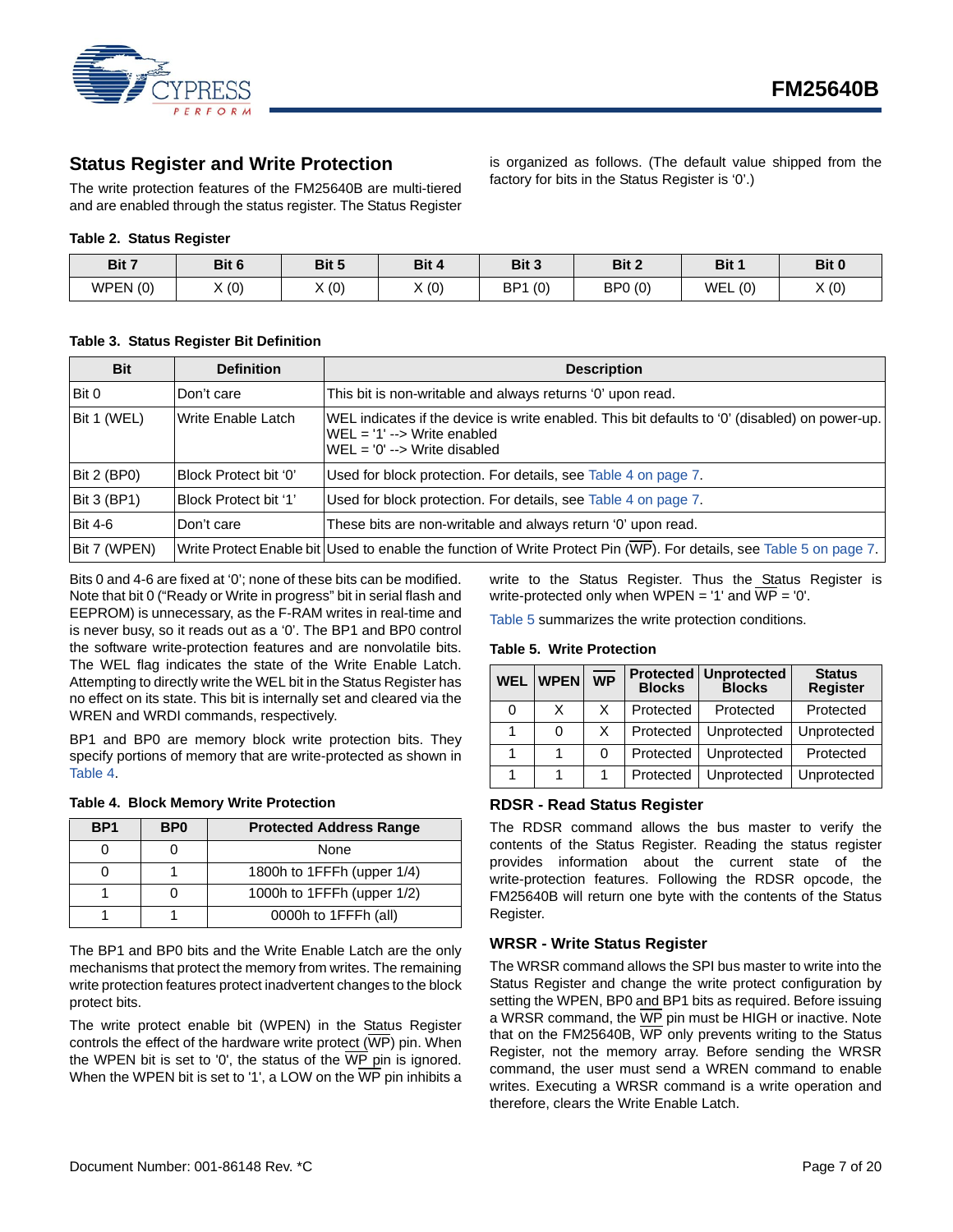



**Figure 8. RDSR Bus Configuration**



# <span id="page-7-0"></span>**Memory Operation**

The SPI interface, which is capable of a high clock frequency, highlights the fast write capability of the F-RAM technology. Unlike serial flash and EEPROMs, the FM25640B can perform sequential writes at bus speed. No page register is needed and any number of sequential writes may be performed.

### <span id="page-7-1"></span>**Write Operation**

All writes to the memory begin with a WREN opcode. The WRITE opcode is followed by a two-byte address containing the 13-bit address (A12-A0) of the first data byte to be written into the memory. The upper three bits of the two-byte address are ignored. Subsequent bytes are data bytes, which are written sequentially. Addresses are incremented internally as long as the bus master continues to issue clocks and keeps  $\overline{\text{CS}}$  LOW. If the last address of 1FFFh is reached, the counter will roll over to 0000h. Data is written MSB first. The rising edge of  $\overline{CS}$ terminates a write operation. A write operation is shown in [Figure](#page-8-1) [10.](#page-8-1)

**Note** When a burst write reaches a protected block address, the automatic address increment stops and all the subsequent data bytes received for write will be ignored by the device.

EEPROMs use page buffers to increase their write throughput. This compensates for the technology's inherently slow write operations. F-RAM memories do not have page buffers because each byte is written to the F-RAM array immediately after it is clocked in (after the eighth clock). This allows any number of bytes to be written without page buffer delays.

**Note** If the power is lost in the middle of the write operation, only the last completed byte will be written.

### <span id="page-7-2"></span>**Read Operation**

After the falling edge of  $\overline{CS}$ , the bus master can issue a READ opcode. Following the READ command is a two-byte address containing the 13-bit address (A12-A0) of the first byte of the read operation. The upper three bits of the address are ignored. After the opcode and address are issued, the device drives out the read data on the next eight clocks. The SI input is ignored during read data bytes. Subsequent bytes are data bytes, which are read out sequentially. Addresses are incremented internally as long as the bus master continues to issue clocks and CS is LOW. If the last address of 1FFFh is reached, the counter will roll over to 0000h. Data is read MSB first. The rising edge of  $\overline{CS}$ terminates a read operation and tristates the SO pin. A read operation is shown in [Figure 11.](#page-8-2)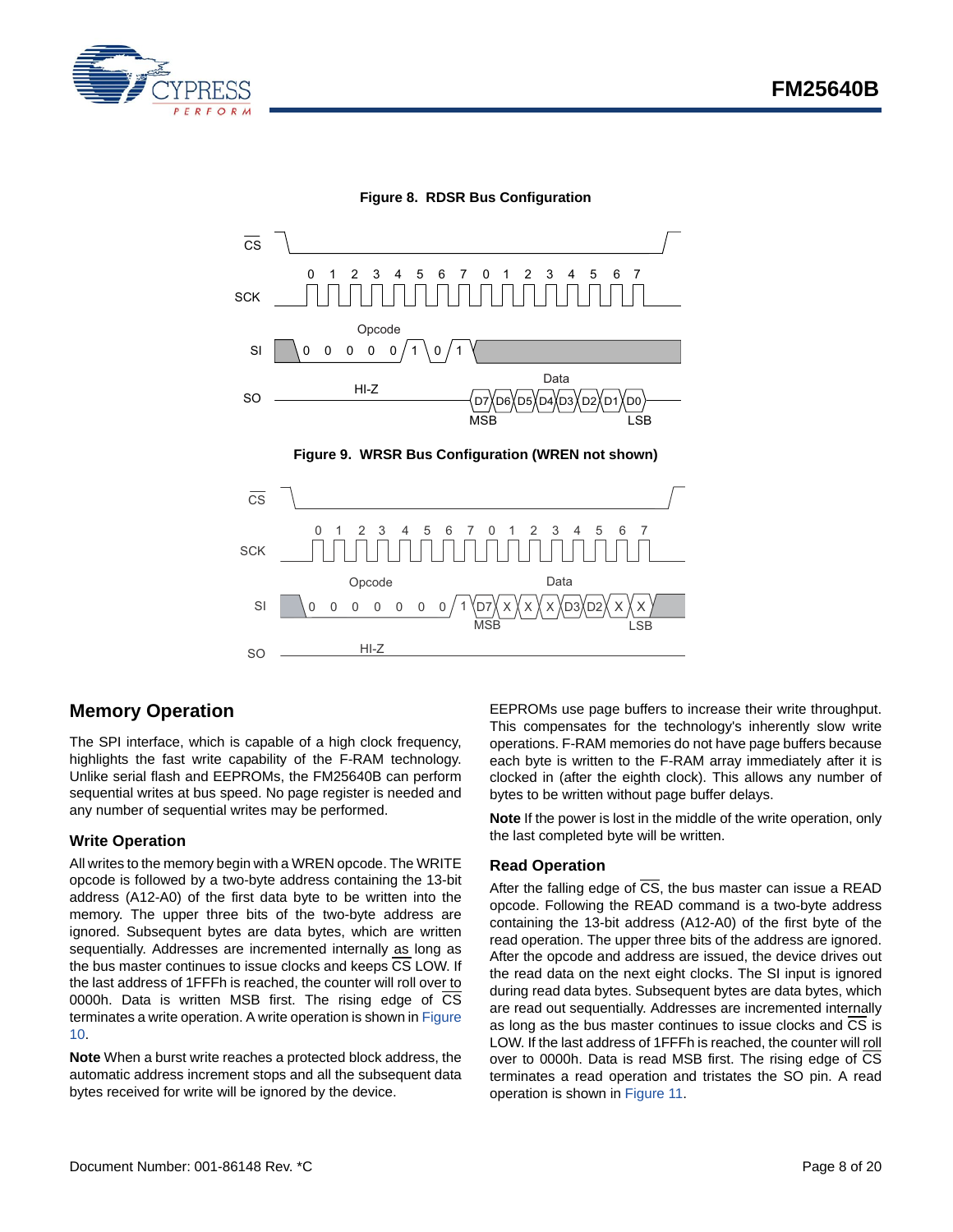

<span id="page-8-2"></span><span id="page-8-1"></span>

### <span id="page-8-0"></span>**HOLD Pin Operation**

The HOLD pin can be used to interrupt a serial operation without aborting it. If the bus master pulls the HOLD pin LOW while SCK is LOW, the current operation will pause. Taking the HOLD pin

HIGH while SCK is LOW will resume an operation. The transitions of HOLD must occur while SCK is LOW, but the SCK and  $\overline{\text{CS}}$  pin can toggle during a hold state.



#### **Note**

<span id="page-8-3"></span>2. Figure shows HOLD operation for input mode and output mode.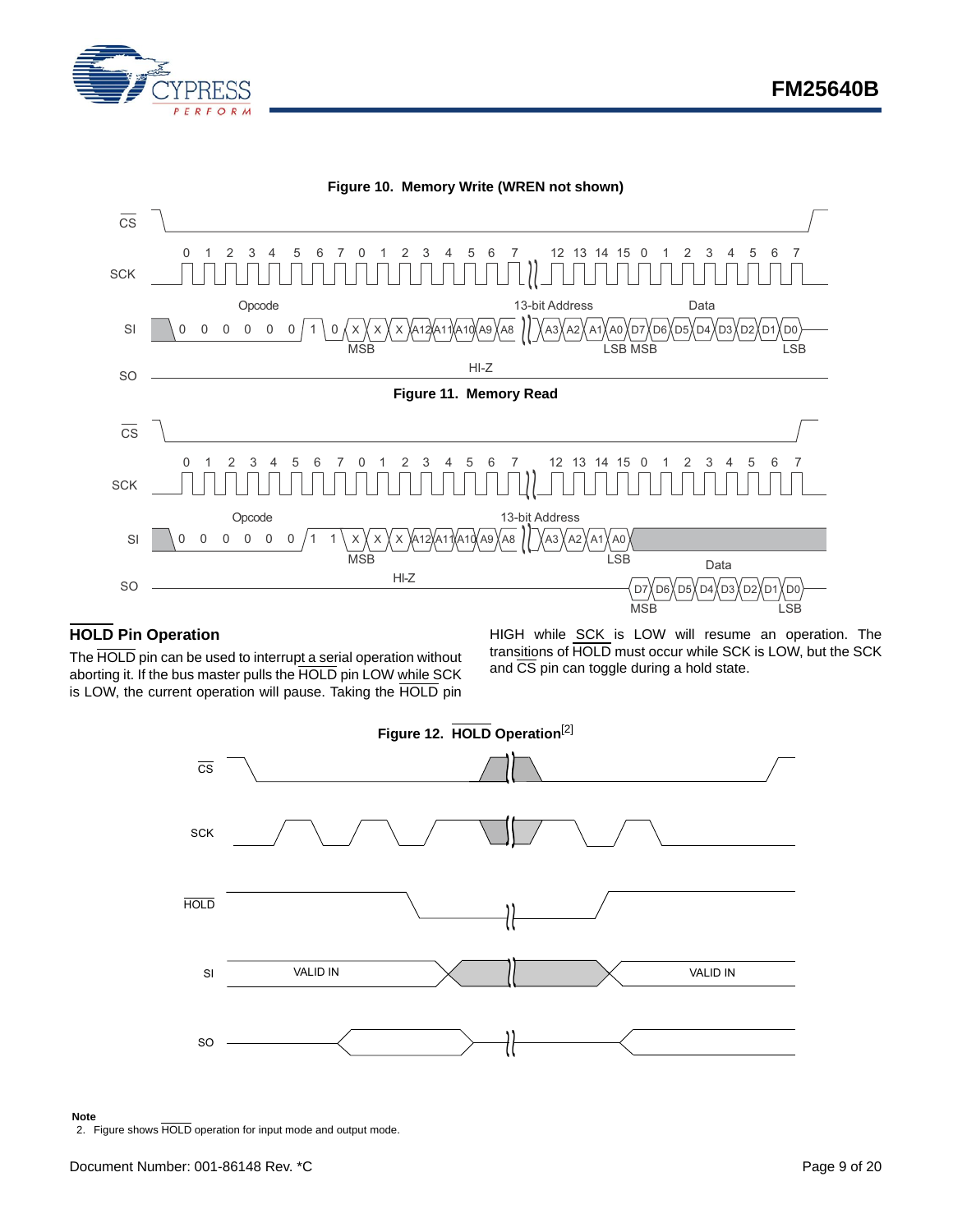

### <span id="page-9-0"></span>**Endurance**

The FM25640B devices are capable of being accessed at least 10<sup>13</sup> times, reads or writes. An F-RAM memory operates with a read and restore mechanism. Therefore, an endurance cycle is applied on a row basis for each access (read or write) to the memory array. The F-RAM architecture is based on an array of rows and columns of 1K rows of 64-bits each. The entire row is internally accessed once whether a single byte or all eight bytes are read or written. Each byte in the row is counted only once in an endurance calculation. [Table 6](#page-9-1) shows endurance calculations for a 64-byte repeating loop, which includes an opcode, a starting address, and a sequential 64-byte data stream. This causes each byte to experience one endurance cycle through the loop.

F-RAM read and write endurance is virtually unlimited even at a 4 MHz clock rate.

#### <span id="page-9-1"></span>**Table 6. Time to Reach Endurance Limit for Repeating 64-byte Loop**

| <b>SCK Freq</b><br>(MHz) | <b>Endurance</b><br><b>Cycles/sec</b> | <b>Endurance</b><br>Cycles/year | <b>Years to Reach</b><br>Limit |
|--------------------------|---------------------------------------|---------------------------------|--------------------------------|
|                          | 7.480                                 | $2.36 \times 10^{11}$           | 42.3                           |
|                          | 1.870                                 | $5.88 \times 10^{10}$           | 170 1                          |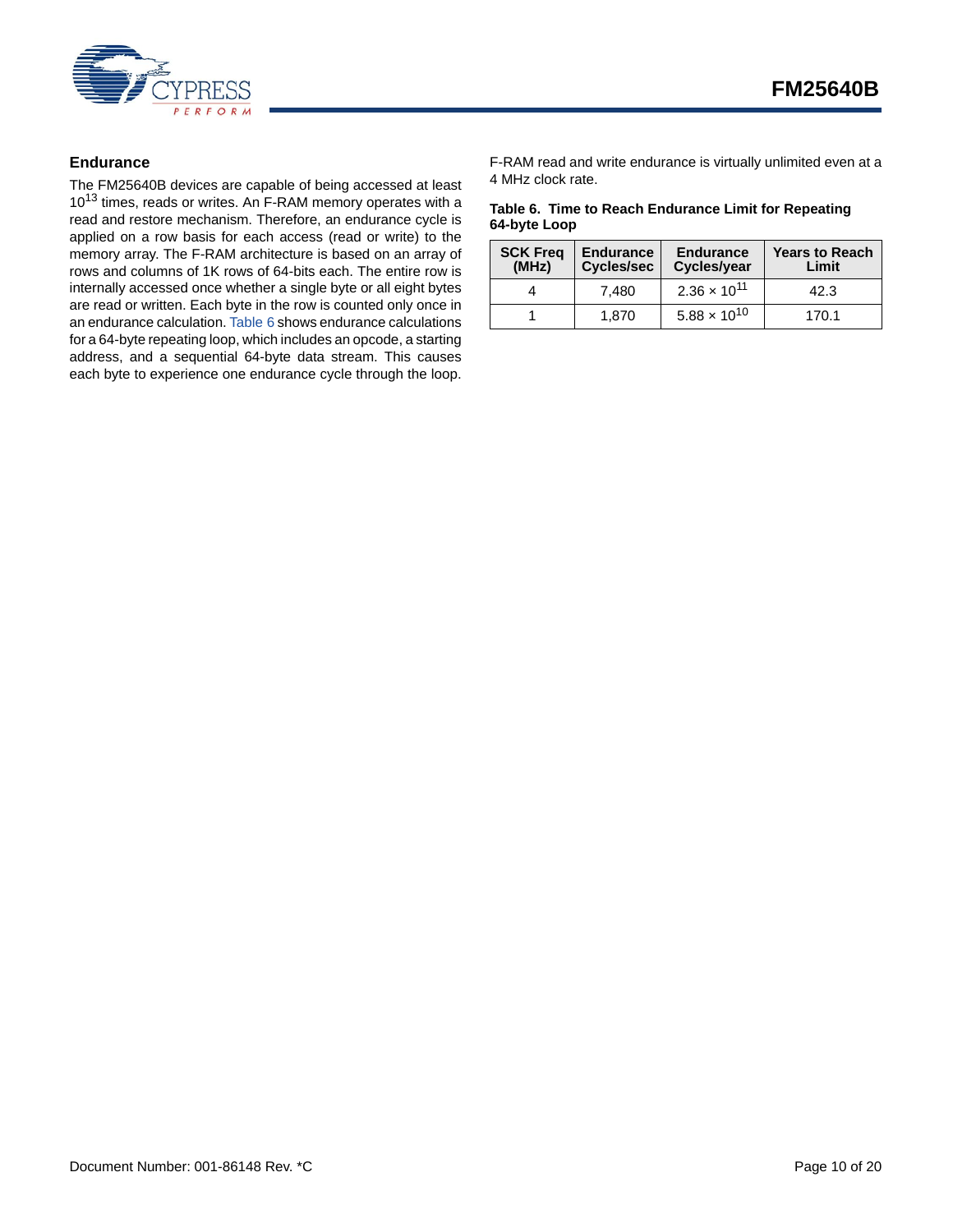

# <span id="page-10-0"></span>**Maximum Ratings**

Exceeding maximum ratings may shorten the useful life of the device. These user guidelines are not tested.

| Maximum accumulated storage time                                          |
|---------------------------------------------------------------------------|
|                                                                           |
|                                                                           |
| At 85 °C ambient temperature  121 Years                                   |
| Ambient temperature                                                       |
|                                                                           |
| Supply voltage on $V_{DD}$ relative to $V_{SS}$ -1.0 V to +7.0 V          |
| Input voltage -1.0 V to +7.0 V and $V_{\text{IN}} < V_{\text{DD}}$ +1.0 V |
| DC voltage applied to outputs                                             |
|                                                                           |
| Transient voltage $(< 20$ ns) on                                          |
| any pin to ground potential -2.0 V to $V_{DD}$ + 2.0 V                    |
|                                                                           |

# <span id="page-10-2"></span>**DC Electrical Characteristics**

Over the [Operating Range](#page-10-1)

| Package power dissipation                                  |
|------------------------------------------------------------|
| Surface mount lead soldering                               |
| DC output current (1 output at a time, 1s duration)  15 mA |
| Electrostatic Discharge Voltage                            |
| Charged Device Model (AEC-Q100-011 Rev. B)  1.25 kV        |
| Machine Model (AEC-Q100-003 Rev. E)  300 V                 |
|                                                            |

# <span id="page-10-1"></span>**Operating Range**

| Range        | <b>Ambient Temperature (TA)</b> | OD <sup>7</sup> |
|--------------|---------------------------------|-----------------|
| Automotive-E | $-40$ °C to +125 °C             | 4.5 V to 5.5 V  |

| <b>Parameter</b>         | <b>Description</b>                | <b>Test Conditions</b>                                                                                             |                | Min                  | Typ $^{[3]}$ | <b>Max</b>           | Unit   |
|--------------------------|-----------------------------------|--------------------------------------------------------------------------------------------------------------------|----------------|----------------------|--------------|----------------------|--------|
| V <sub>DD</sub>          | Power supply                      |                                                                                                                    |                | 4.5                  | 5.0          | 5.5                  | $\vee$ |
| $I_{DD}$                 | V <sub>DD</sub> supply current    | SCK toggling between $f_{SCK}$ = 1 MHz                                                                             |                |                      |              | 0.3                  | mA     |
|                          |                                   | $V_{DD}$ – 0.3 V and $V_{SS}$ , $V_{SCK}$ = 4 MHz<br>other inputs<br>$V_{SS}$ or $V_{DD}$ – 0.3 V.<br>$SO = Open.$ |                |                      |              | 1.2                  | mA     |
| $I_{SB}$                 | V <sub>DD</sub> standby current   | $\overline{CS}$ = V <sub>DD</sub> . All other $T_A$ = 85 °C<br>inputs V <sub>SS</sub> or V <sub>DD</sub> .         |                |                      |              | 10                   | μA     |
|                          |                                   |                                                                                                                    | $T_A = 125 °C$ |                      |              | 30                   | μA     |
| $I_{\rm LI}$             | Input leakage current             | $\rm V_{SS}$ $\leq$ $\rm V_{IN}$ $\leq$ $\rm V_{DD}$                                                               |                |                      |              | ±1                   | μA     |
| $I_{LO}$                 | Output leakage current            | $V_{SS} \leq V_{OUT} \leq V_{DD}$                                                                                  |                |                      |              | ±1                   | μA     |
| V <sub>IH</sub>          | Input HIGH voltage                |                                                                                                                    |                | $0.75 \times V_{DD}$ |              | $V_{DD}$ + 0.3       | $\vee$ |
| $V_{IL}$                 | Input LOW voltage                 |                                                                                                                    |                | $-0.3$               |              | $0.25 \times V_{DD}$ | $\vee$ |
| $V_{OH}$                 | Output HIGH voltage               | $I_{OH} = -2$ mA                                                                                                   |                | $V_{DD} - 0.8$       |              |                      | $\vee$ |
| $V_{OL}$                 | Output LOW voltage                | $I_{OL} = 2 mA$                                                                                                    |                |                      |              | 0.4                  | V      |
| $V_{HYS}$ <sup>[4]</sup> | Input Hysteresis (CS and SCK pin) |                                                                                                                    |                | $0.05 \times V_{DD}$ |              |                      | $\vee$ |

**Notes**

<span id="page-10-3"></span>3. Typical values are at 25 °C,  $V_{DD} = V_{DD}(typ)$ . Not 100% tested.

<span id="page-10-4"></span>4. This parameter is characterized but not 100% tested.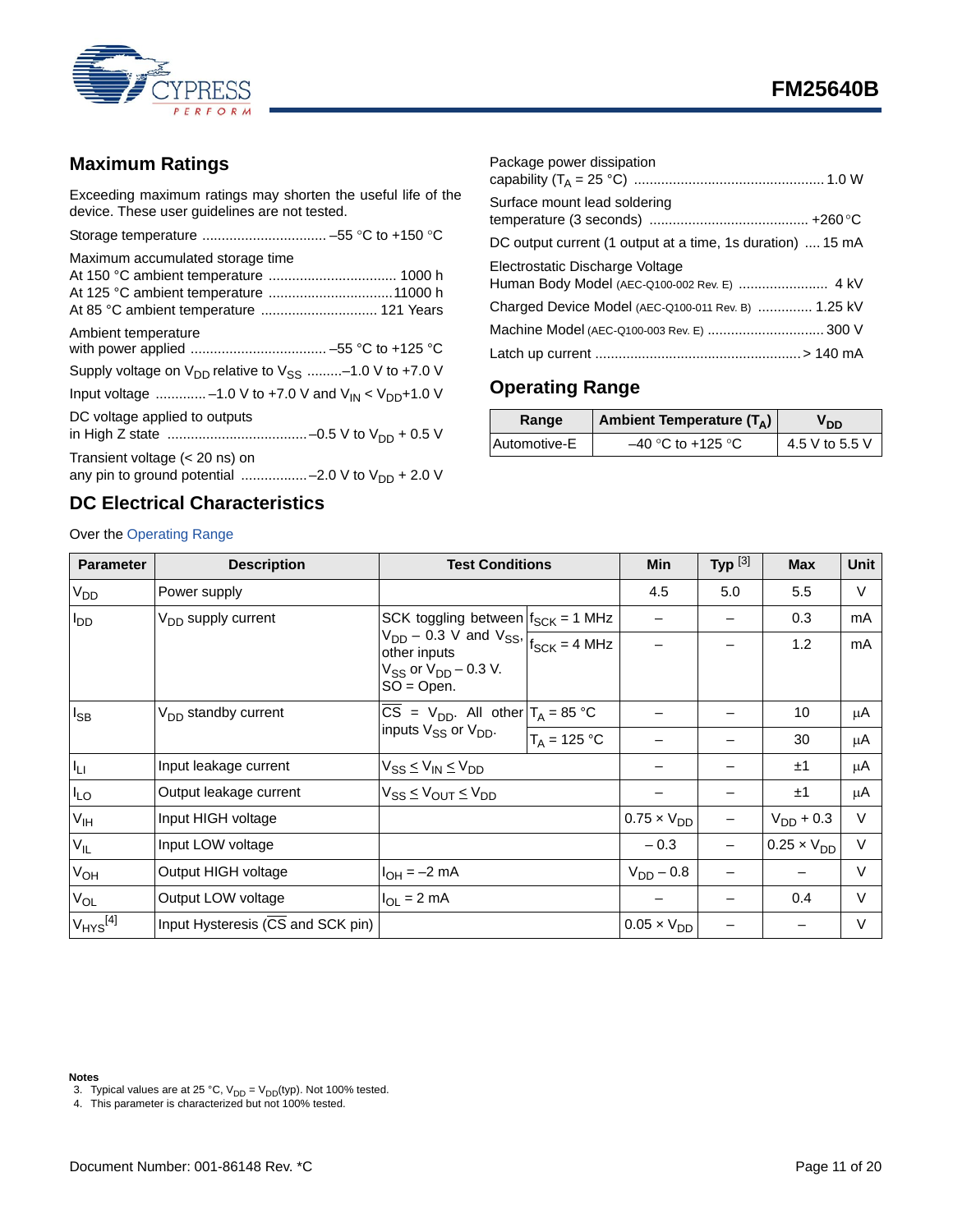

# <span id="page-11-0"></span>**Data Retention and Endurance**

| <b>Parameter</b> | <b>Description</b> | <b>Test condition</b>      | Min       | Max | Unit    |
|------------------|--------------------|----------------------------|-----------|-----|---------|
| $T_{DR}$         | Data retention     | $T_A$ = 125 °C             | 11000     |     | Hours I |
|                  |                    | $T_A$ = 105 °C             |           | -   | Years   |
|                  |                    | $T_A = 85 °C$              | 121       | -   |         |
| NV <sub>C</sub>  | l Endurance        | Over operating temperature | $10^{13}$ |     | Cycles  |

# <span id="page-11-1"></span>**Example of an F-RAM Life Time in an AEC-Q100 Automotive Application**

An application does not operate under a steady temperature for the entire usage life time of the application. Instead, it is often expected to operate in multiple temperature environments throughout the application's usage life time. Accordingly, the retention specification for F-RAM in applications often needs to be calculated cumulatively. An example calculation for a multi-temperature thermal profiles is given below.

|                   |                    | Acceleration Factor with respect to Tmax<br>$A^{[5]}$                       | <b>Profile Factor</b>                                                        | <b>Profile Life Time</b><br>L(P) |
|-------------------|--------------------|-----------------------------------------------------------------------------|------------------------------------------------------------------------------|----------------------------------|
| <b>Tempeature</b> | <b>Time Factor</b> | $A = \frac{L(T)}{L(Tmax)} = e^{\frac{Ea}{k}(\frac{1}{T} - \frac{1}{Tmax})}$ | $-\frac{t^2}{A^2} + \frac{t^3}{A^3} +$<br>$\frac{t1}{A1}$<br>$\frac{t4}{A4}$ | $L(P) = P \times L(Tmax)$        |
| $T1 = 125 °C$     | $t1 = 0.1$         | $A1 = 1$                                                                    |                                                                              |                                  |
| $T2 = 105 °C$     | $t2 = 0.15$        | $A2 = 8.67$                                                                 | 8.33                                                                         | > 10.46 Years                    |
| $T3 = 85 °C$      | $t3 = 0.25$        | $A3 = 95.68$                                                                |                                                                              |                                  |
| $T4 = 55 °C$      | $t4 = 0.50$        | $A4 = 6074.80$                                                              |                                                                              |                                  |

### <span id="page-11-2"></span>**Capacitance**

| Parameter <sup>[6]</sup> | <b>Description</b>          | <b>Test Conditions</b>                           |  | Unit |
|--------------------------|-----------------------------|--------------------------------------------------|--|------|
| $c_{\rm o}$              | Output pin capacitance (SO) | $T_A = 25$ °C, f = 1 MHz, $V_{DD} = V_{DD}(typ)$ |  | рF   |
| IC.                      | Input pin capacitance       |                                                  |  | рF   |

### <span id="page-11-3"></span>**Thermal Resistance**

| <b>Parameter</b>     | <b>Description</b>                          | <b>Test Conditions</b>                                                                                                   | 8-pin SOIC | Unit |
|----------------------|---------------------------------------------|--------------------------------------------------------------------------------------------------------------------------|------------|------|
| $\Theta_{JA}$        | Thermal resistance<br>(junction to ambient) | conditions follow<br>standard<br>methods<br>and<br>test<br>Test<br>procedures for measuring thermal impedance, per EIA / | 147        | °C/W |
| $\Theta_{\text{JC}}$ | Thermal resistance<br>(junction to case)    | JESD51.                                                                                                                  | 47         | °C/W |

# <span id="page-11-4"></span>**AC Test Conditions**

#### **Notes**

<span id="page-11-5"></span>6. This parameter is characterized but not 100% tested.

<span id="page-11-6"></span><sup>5.</sup> Where k is the Boltzmann constant 8.617 x 10<sup>-5</sup> eV/K, Tmax is the highest temperature specified for the product, and T is any temperature within the F-RAM product specification. All temperatures are in Kelvin in the equation.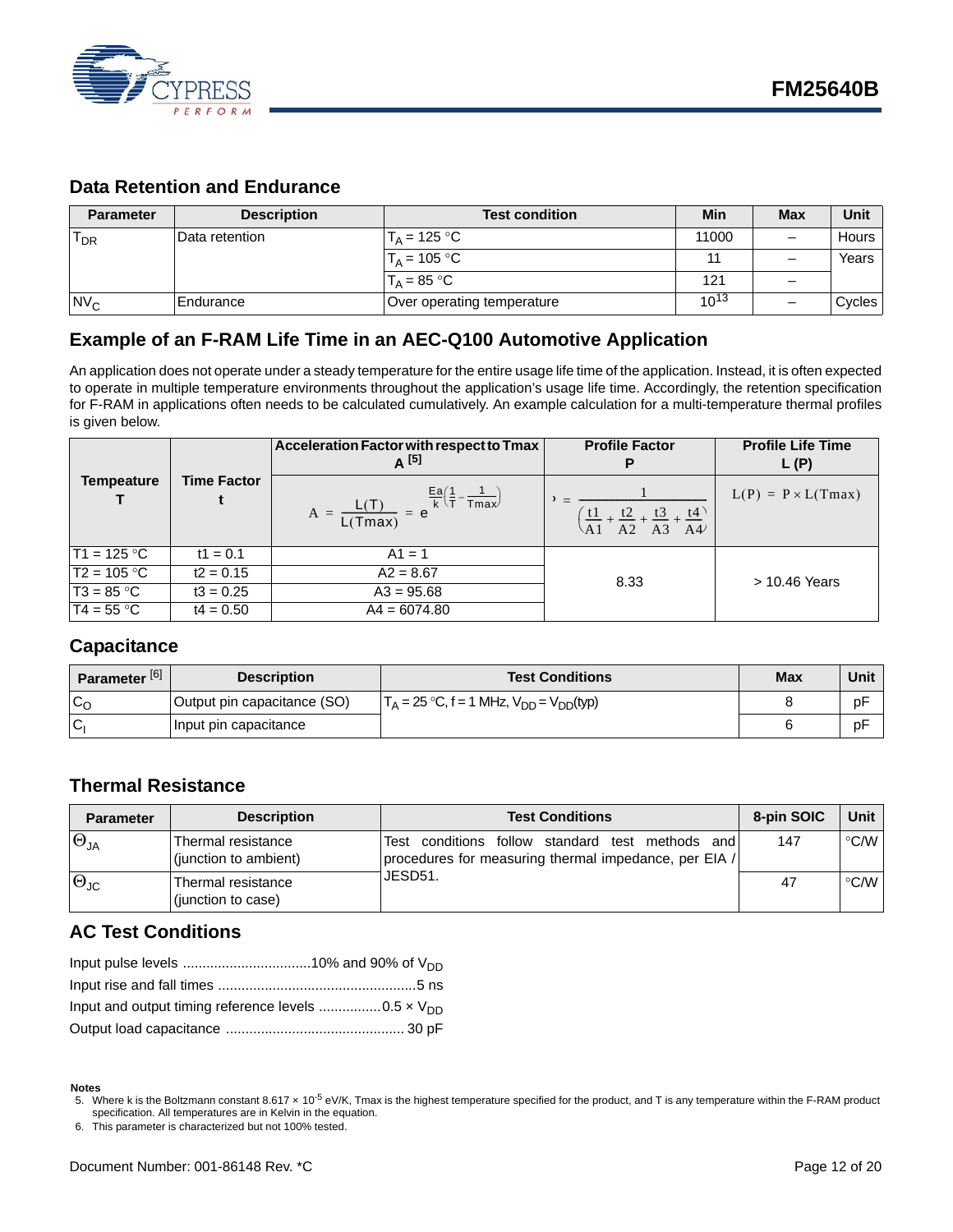

# <span id="page-12-0"></span>**AC Switching Characteristics**

### Over the [Operating Range](#page-10-1)

| Parameters <sup>[7]</sup>   |                   |                                 |             |                          |            |
|-----------------------------|-------------------|---------------------------------|-------------|--------------------------|------------|
| <b>Cypress</b><br>Parameter | Alt. Parameter    | <b>Description</b>              | Min         | <b>Max</b>               | Unit       |
| $f_{\mathsf{SCK}}$          |                   | <b>SCK Clock frequency</b>      | $\Omega$    | $\overline{4}$           | <b>MHz</b> |
| $t_{CH}$                    |                   | Clock HIGH_time                 | 100         | -                        | ns         |
| $t_{CL}$                    |                   | Clock LOW time                  | 100         | $\overline{\phantom{0}}$ | ns         |
| $t_{\text{CSU}}$            | t <sub>CSS</sub>  | Chip select setup               | 100         | —                        | ns         |
| $t_{\text{CSH}}$            | $t_{\text{CSH}}$  | Chip select hold                | 100         | —                        | ns         |
| $t_{OD}$ [8, 9]             | <sup>t</sup> HZCS | Output disable time             |             | 100                      | ns         |
| $t_{ODV}$                   | $t_{CO}$          | Output data valid time          |             | 75                       | ns         |
| $t_{OH}$                    |                   | Output hold time                | $\mathbf 0$ | $\overline{\phantom{0}}$ | ns         |
| $t_D$                       |                   | Deselect time                   | 100         | $\overline{\phantom{0}}$ | ns         |
| $t_R$ [10, 11]              |                   | Data in rise time               |             | 50                       | ns         |
| $t_F$ [10, 11]              |                   | Data in fall time               |             | 50                       | ns         |
| $t_{\scriptstyle\text{SU}}$ | $t_{SD}$          | Data setup time                 | 30          | $\overline{\phantom{0}}$ | ns         |
| $t_H$                       | <sup>t</sup> HD   | Data hold time                  | 20          | —                        | ns         |
| $t_{HS}$                    | $t_{\mathsf{SH}}$ | HOLD setup time                 | 70          | $\overline{\phantom{0}}$ | ns         |
| $t_{HH}$                    | $t_{HH}$          | <b>HOLD</b> hold time           | 40          | $\overline{\phantom{0}}$ | ns         |
| $t_{HZ}^{[8, 9]}$           | <sup>t</sup> HHZ  | HOLD LOW to HI-Z                |             | 100                      | ns         |
| $t_{LZ}^{[9]}$              | <sup>t</sup> HLZ  | <b>HOLD HIGH to data active</b> |             | 50                       | ns         |

**Notes**

- <span id="page-12-3"></span>
- <span id="page-12-4"></span>10. Rise and fall times measured between 10% and 90% of waveform.

<span id="page-12-1"></span><sup>7.</sup> Test conditions assume a signal transition time of 5 ns or less, timing reference levels of 0.5 x V<sub>DD</sub>, input pulse levels of 10% to 90% of V<sub>DD</sub>, and output loading of the specified I<sub>OL</sub>/I<sub>OH</sub> and 30 pF load capacit

<span id="page-12-2"></span><sup>8.</sup>  $\rm t_{OD}$  and t<sub>HZ</sub> are specified with a load capacitance of 5 pF. Transition is measured when the outputs enter a high impedance state.<br>9. This parameter is characterized but not 100% tested.

<span id="page-12-5"></span><sup>11.</sup> These parameters are guaranteed by design and are not tested.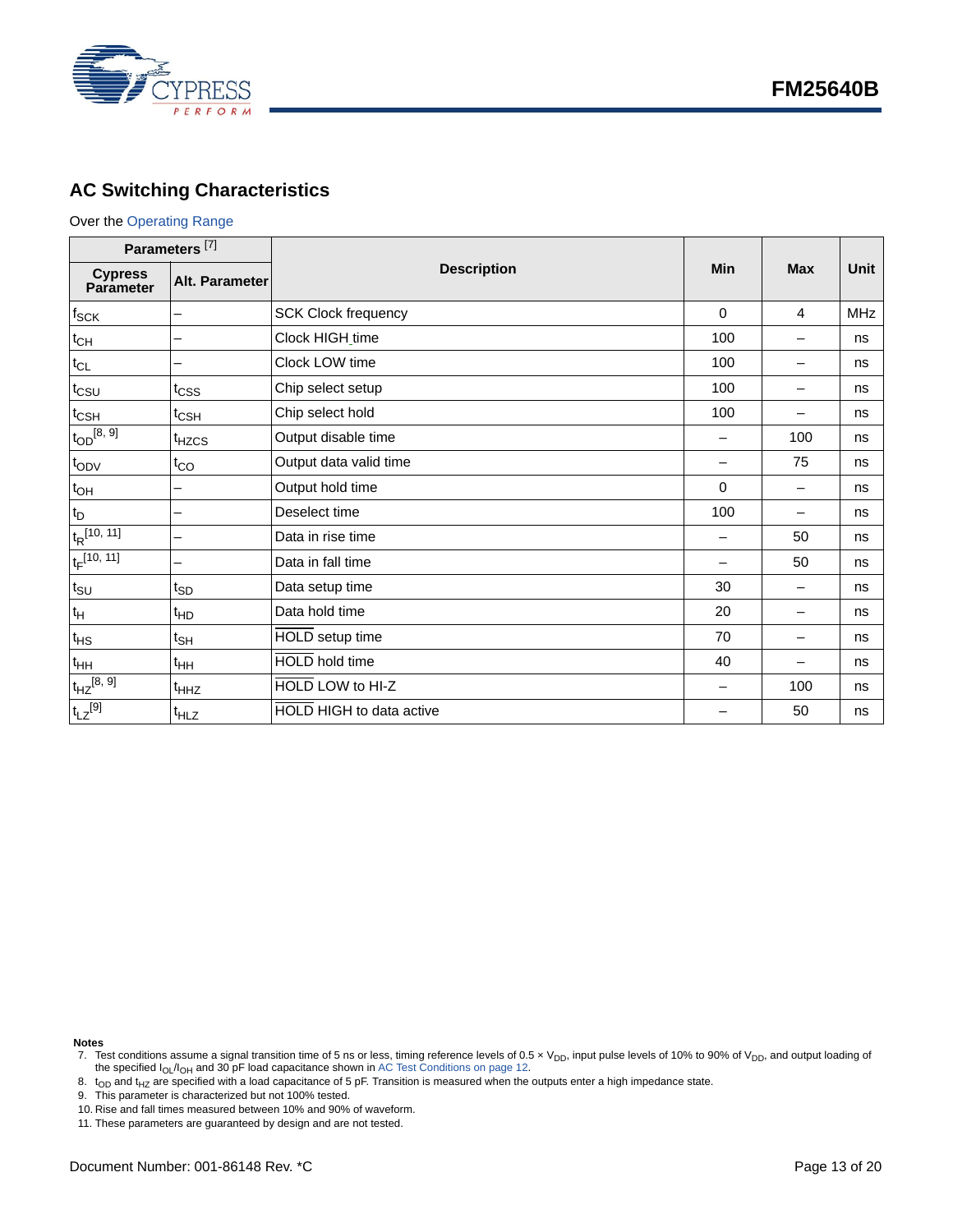



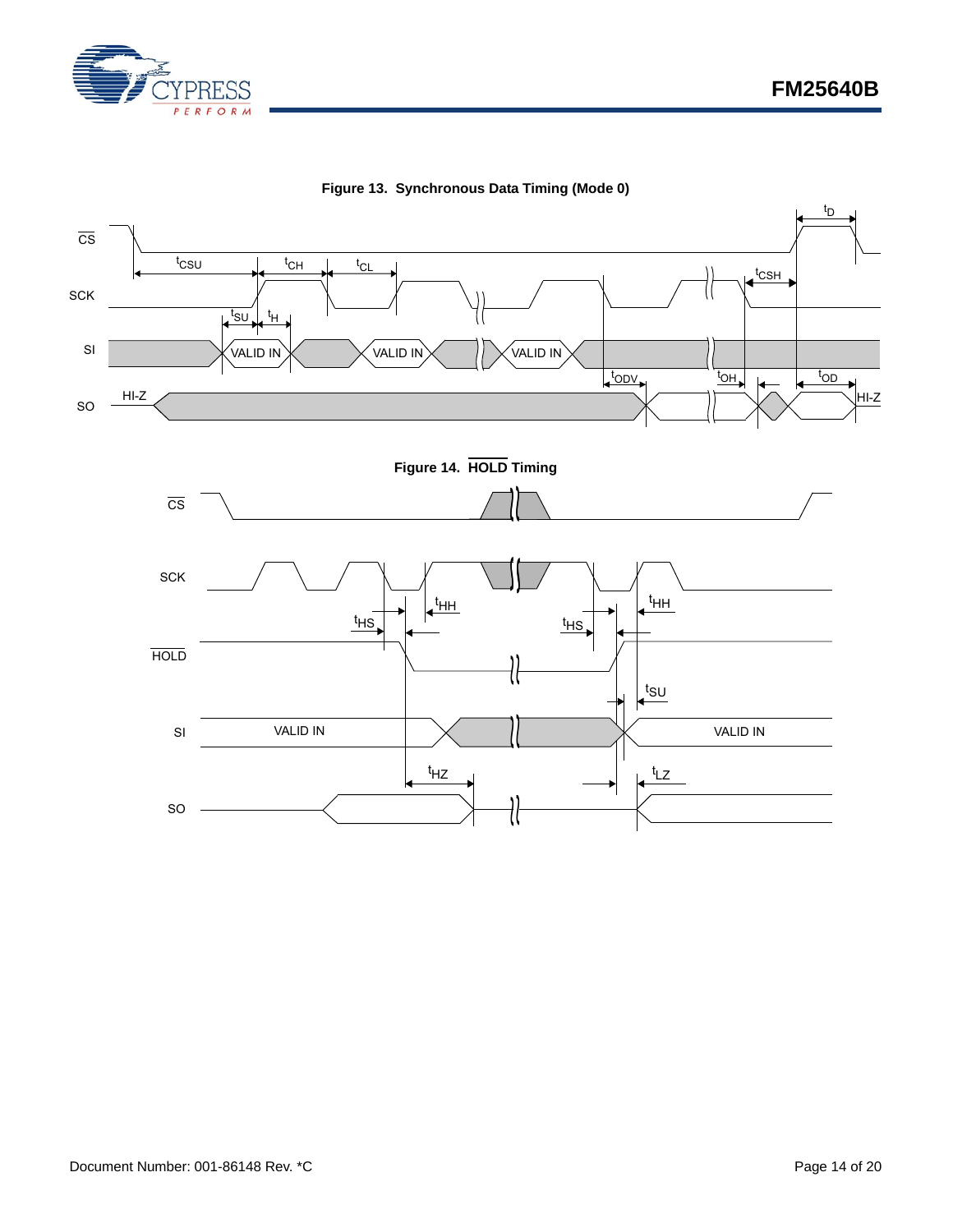

# <span id="page-14-0"></span>**Power Cycle Timing**

# Over the [Operating Range](#page-10-1)

| <b>Parameter</b>         | <b>Description</b>                                      | Min | <b>Max</b> | Unit |
|--------------------------|---------------------------------------------------------|-----|------------|------|
| l <sup>t</sup> P∪        | Power-up V <sub>DD</sub> (min) to first access (CS LOW) |     |            | ms   |
| t <sub>PD</sub>          | Last access (CS HIGH) to power-down $(V_{DD}(min))$     |     |            | μs   |
| $t_{VR}$ <sup>[12]</sup> | $V_{DD}$ power-up ramp rate                             |     |            | µs/V |
| $t_{\rm VF}$ [12]        | $V_{DD}$ power-down ramp rate                           | 20  |            | µs/V |

### **Figure 15. Power Cycle Timing**

<span id="page-14-1"></span>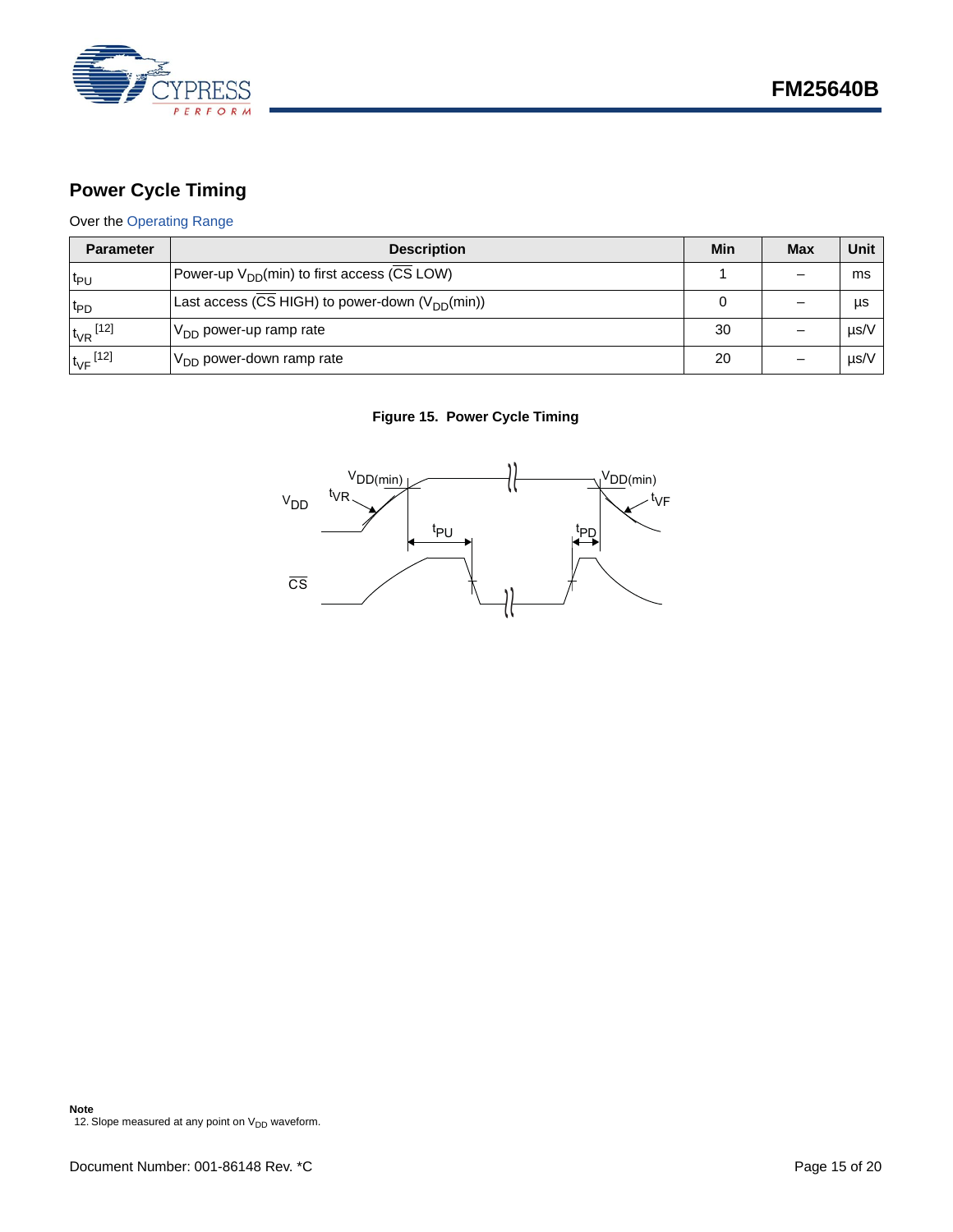

# <span id="page-15-0"></span>**Ordering Information**

| <b>Ordering Code</b> | Package<br><b>Diagram</b> | Package Type         | <b>Operating</b><br>Range |
|----------------------|---------------------------|----------------------|---------------------------|
| FM25640B-GA          |                           | 51-85066 18-pin SOIC | Automotive-E              |
| FM25640B-GATR        |                           | 51-85066 8-pin SOIC  |                           |

All these parts are Pb-free. Contact your local Cypress sales representative for availability of these parts.

### <span id="page-15-1"></span>**Ordering Code Definitions**

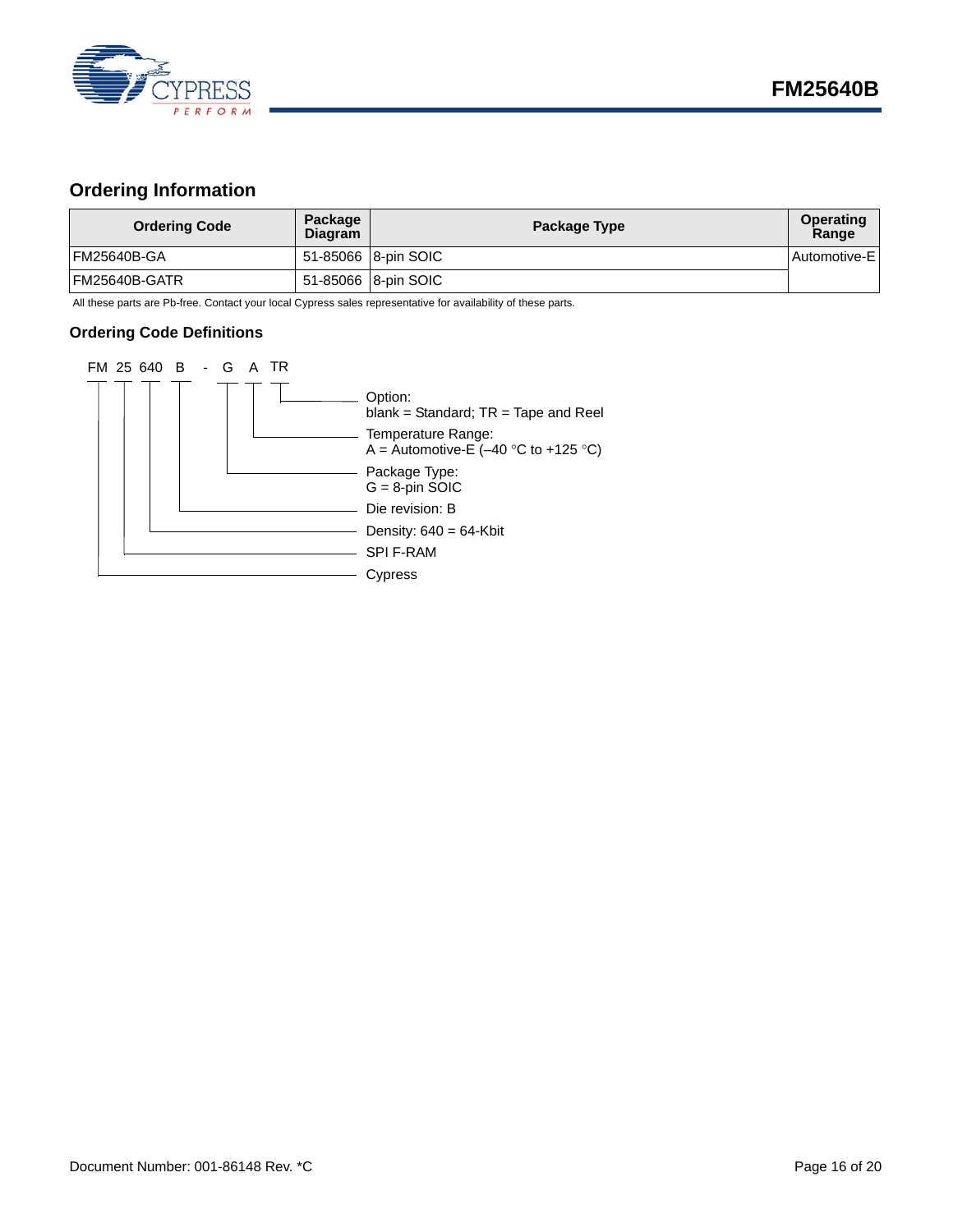

# <span id="page-16-0"></span>**Package Diagram**

### **Figure 16. 8-pin SOIC (150 Mils) Package Outline, 51-85066**

- 1. DIMENSIONS IN INCHES[MM] MIN.<br>MAX.
	-



- 2. PIN 1 ID IS OPTIONAL,<br>ROUND ON SINGLE LEADFRAME<br>RECTANGULAR ON MATRIX LEADFRAME
- 3. REFERENCE JEDEC MS-012
- 4 PACKAGE WEIGHT 0.07gms

| PART#              |                      |  |
|--------------------|----------------------|--|
| S08 15             | STANDARD PKG         |  |
| SZ08.15            | <b>LEAD FREE PKG</b> |  |
| SW <sub>8</sub> 15 | I FAD FRFF PKG       |  |



51-85066 \*G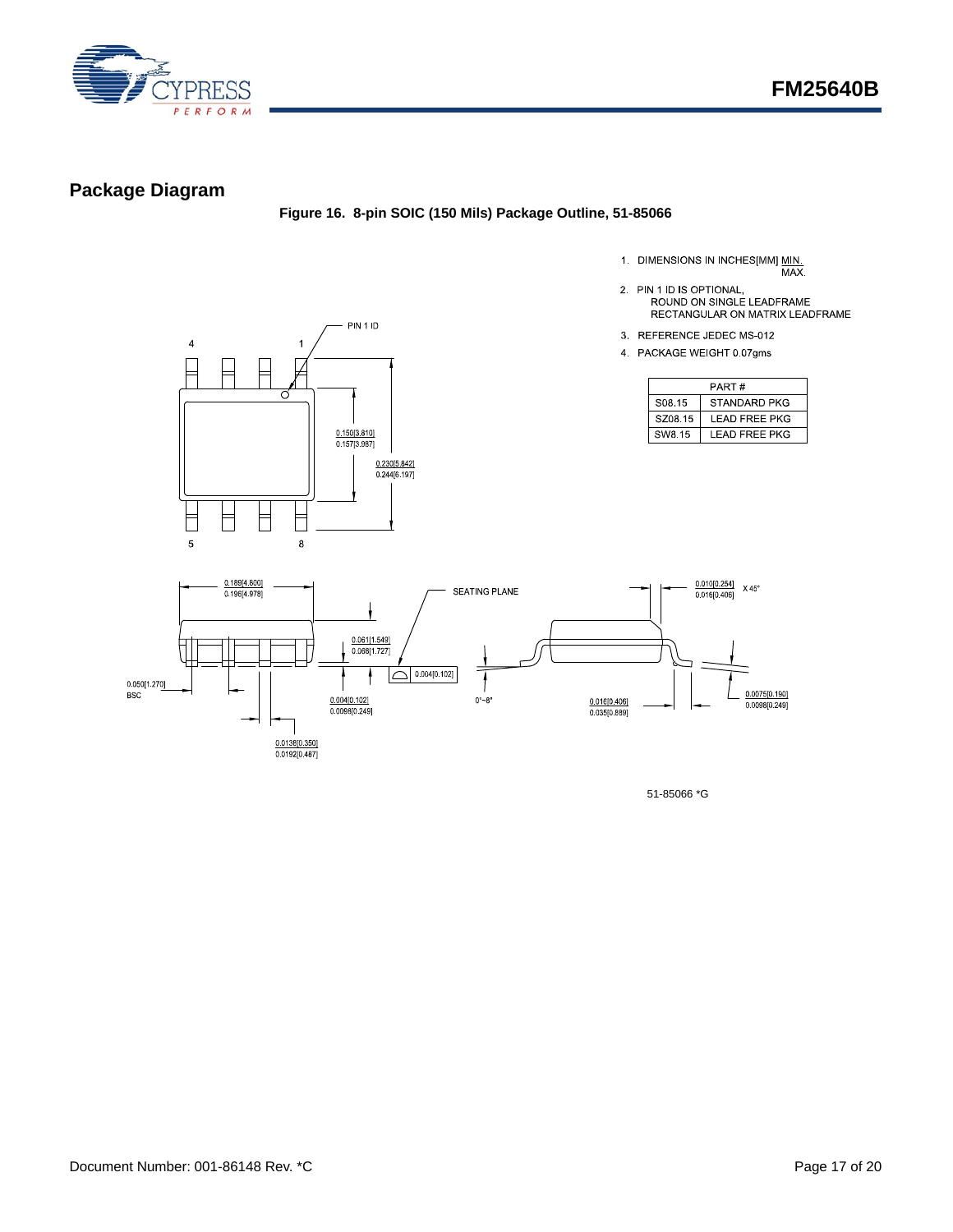

| Acronym       | <b>Description</b>                                     |
|---------------|--------------------------------------------------------|
| <b>AEC</b>    | <b>Automotive Electronics Council</b>                  |
| <b>CPHA</b>   | Clock Phase                                            |
| CPOL          | Clock Polarity                                         |
| <b>EEPROM</b> | Electrically Erasable Programmable Read-Only<br>Memory |
| <b>FIA</b>    | Electronic Industries Alliance                         |
| I/O           | Input/Output                                           |
| <b>JEDEC</b>  | Joint Electron Devices Engineering Council             |
| JESD          | <b>JEDEC Standards</b>                                 |
| <b>LSB</b>    | Least Significant Bit                                  |
| <b>MSB</b>    | Most Significant Bit                                   |
| F-RAM         | Ferroelectric Random Access Memory                     |
| <b>RoHS</b>   | <b>Restriction of Hazardous Substances</b>             |
| <b>SPI</b>    | Serial Peripheral Interface                            |
| SOIC          | <b>Small Outline Integrated Circuit</b>                |

# <span id="page-17-0"></span>Acronyms **Document Conventions**

### <span id="page-17-2"></span><span id="page-17-1"></span>**Units of Measure**

| <b>Symbol</b>  | <b>Unit of Measure</b> |
|----------------|------------------------|
| $\overline{C}$ | degree Celsius         |
| Hz             | hertz                  |
| kHz            | kilohertz              |
| KΩ             | kilohm                 |
| Kbit           | kilobit                |
| kV             | kilovolt               |
| <b>MHz</b>     | megahertz              |
| μA             | microampere            |
| $\mu$ s        | microsecond            |
| mA             | milliampere            |
| ms             | millisecond            |
| ns             | nanosecond             |
| Ω              | ohm                    |
| %              | percent                |
| pF             | picofarad              |
| V              | volt                   |
| W              | watt                   |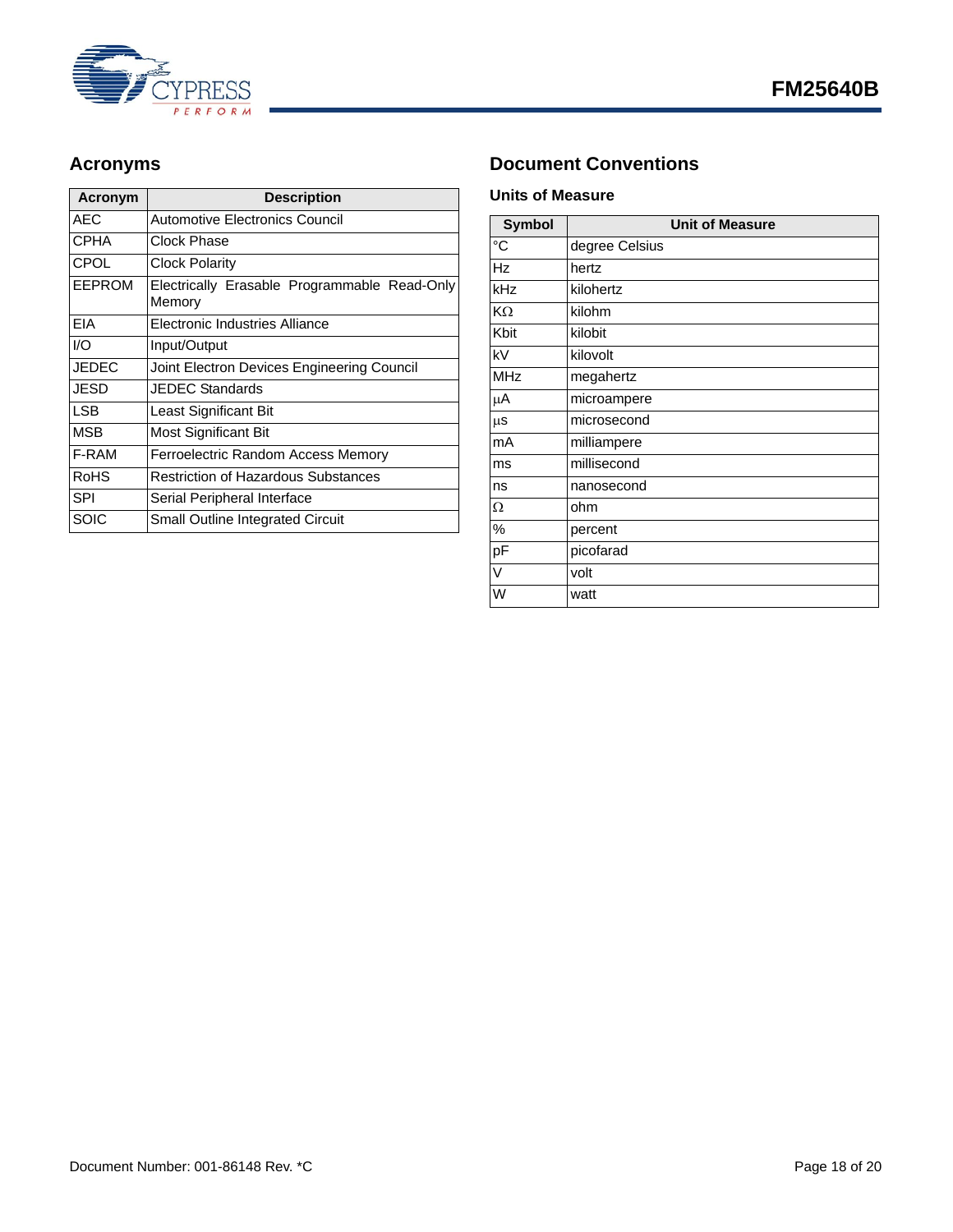

# <span id="page-18-0"></span>**Document History Page**

#### **Document Title: FM25640B, 64-Kbit (8 K × 8) Serial (SPI) Automotive F-RAM Document Number: 001-86148**

| Rev.             | <b>ECN No.</b> | Orig. of<br>Change | <b>Submission</b><br><b>Date</b> | <b>Description of Change</b>                                                                                                                                                                                                                                                                                                                                                                                                                                                                          |
|------------------|----------------|--------------------|----------------------------------|-------------------------------------------------------------------------------------------------------------------------------------------------------------------------------------------------------------------------------------------------------------------------------------------------------------------------------------------------------------------------------------------------------------------------------------------------------------------------------------------------------|
| $***$            | 3912930        | <b>GVCH</b>        | 02/25/2013                       | New data sheet.                                                                                                                                                                                                                                                                                                                                                                                                                                                                                       |
| $^*A$            | 4227122        | <b>GVCH</b>        | 01/24/2014                       | Converted to Cypress standard format<br><b>Updated Maximum Ratings table</b><br>Removed Moisture Sensitivity Level (MSL)<br>Added junction temperature and latch up current<br><b>Updated Data Retention and Endurance table</b><br>Added "Example of an F-RAM Life Time in an AEC-Q100 Automotive Applica-<br>tion" table<br>Added footnote 5<br>Added Thermal Resistance table<br>Removed Package Marking Scheme (top mark)<br>Removed Ramtron revision history<br><b>Completing Sunset Review.</b> |
| $*_{\mathsf{B}}$ | 4724164        | <b>PSR</b>         | 04/14/2015                       | <b>Updated Functional Description:</b><br>Added "For a complete list of related resources, click here." at the end.<br><b>Updated Package Diagram:</b><br>spec 51-85066 - Changed revision from *F to *G.<br>Updated to new template.                                                                                                                                                                                                                                                                 |
| $^{\star}$ C     | 4884720        | ZSK/PSR            | 08/14/2015                       | <b>Updated Maximum Ratings:</b><br>Updated ratings of "Storage temperature" (Replaced "+125 °C" with "+150 °C").<br>Removed "Maximum junction temperature".<br>Added "Maximum accumulated storage time".<br>Added "Ambient temperature with power applied".                                                                                                                                                                                                                                           |